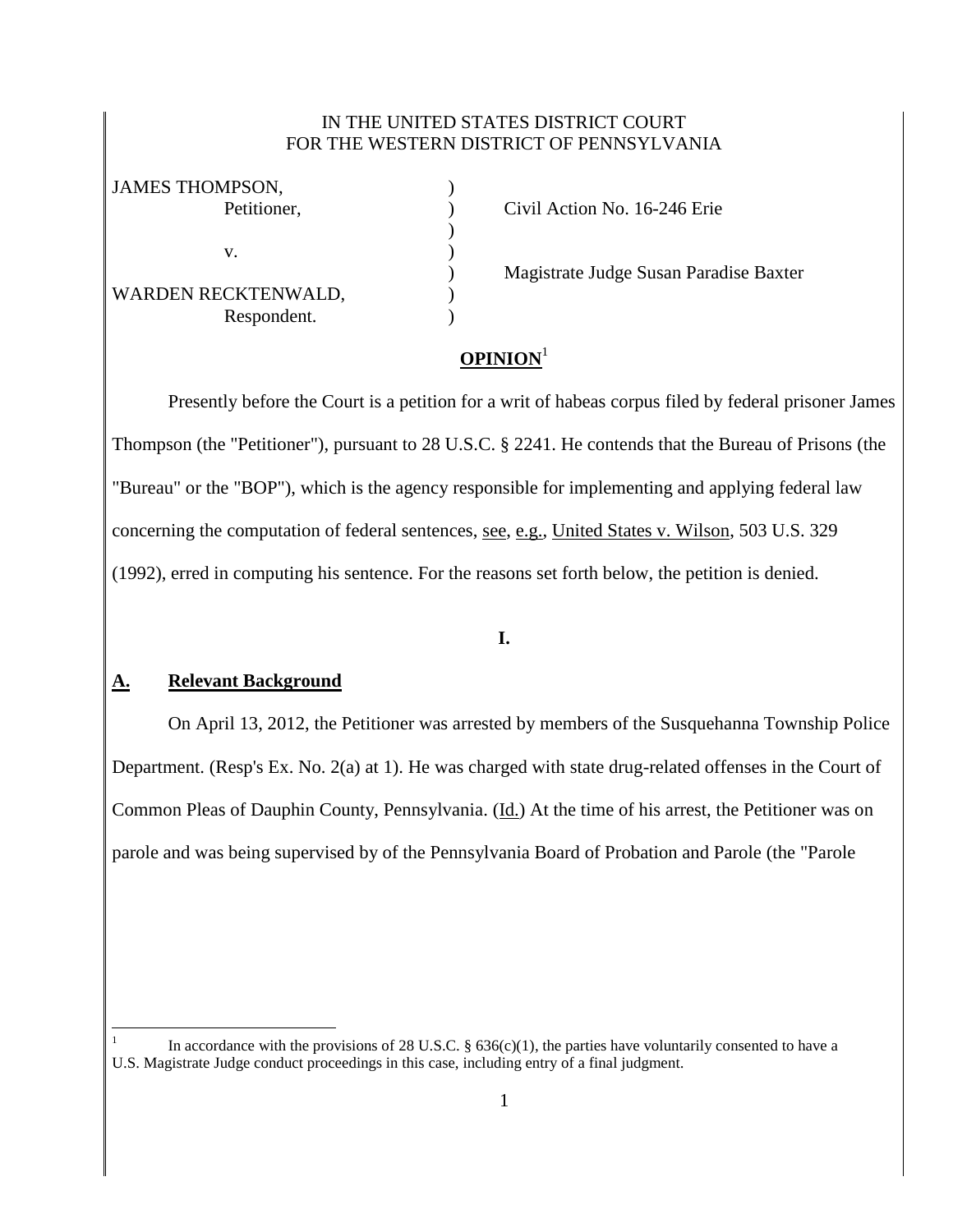Board"). (Resp's Ex. 2(a) at 1-2; Resp's Ex. 2(c)). After his arrest, he was incarcerated in the Dauphin County Prison.<sup>2</sup> (See Resp's Ex. 2(d)).

At this time, the Petitioner was in the "primary custody" (sometimes referred to as "primary jurisdiction") of the Commonwealth of Pennsylvania. The "primary custody" doctrine developed to provide different sovereigns (in this case the state and the federal governments) with an orderly method by which to prosecute and incarcerate an individual who has violated each sovereign's laws. Ponzi v. Fessenden, 258 U.S. 254 (1922). See, e.g., Bowman v. Wilson, 672 F.2d 1145, 1153-54 (3d Cir. 1982); George v. Longley, 463 F.App'x 136, 138 n.4 (3d Cir. 2012) (per curiam); Elwell v. Fisher, 716 F.3d  $477$  ( $8<sup>th</sup>$  Cir. 2013). In relevant part, the doctrine provides that the sovereign that first arrests an individual has primary custody over him. That sovereign's claim over the individual has priority over all other sovereigns that subsequently arrest him. The sovereign with primary custody is entitled to have the individual serve a sentence it imposes before he serves a sentence imposed by any other jurisdiction, regardless of the chronological order of sentence imposition. See, e.g., Bowman, 672 F.2d at 1153-54. Primary custody remains vested in the sovereign that first arrests the individual until its sentence expires and it releases the inmate, or until it relinquishes its priority through some other act, such as granting bail, dismissing the charges, or releasing the individual on parole. See, e.g., George, 463 F.App'x at 138 n.4

On November 28, 2012, the grand jury for the Middle District of Pennsylvania returned a fivecount Superseding Indictment against the Petitioner and eighteen other defendants.<sup>3</sup> (Resp's Ex. 4). The first count of the Superseding Indictment alleged that from December of 2007 and continuing until

 $\overline{a}$ 

As the Respondent explains, court records reflect that although the Petitioner's bail with respect to the state charges was set on April 13, 2012, he was not released from custody because the Parole Board had filed a parole detainer/warrant against him. (ECF No. 10 at  $3$  n.1; Resp's Ex.  $2(c)$ ).

<sup>3</sup> The Petitioner was not named as a defendant in the original Indictment, which was returned on July 25, 2012. (Resp's. Ex. 3).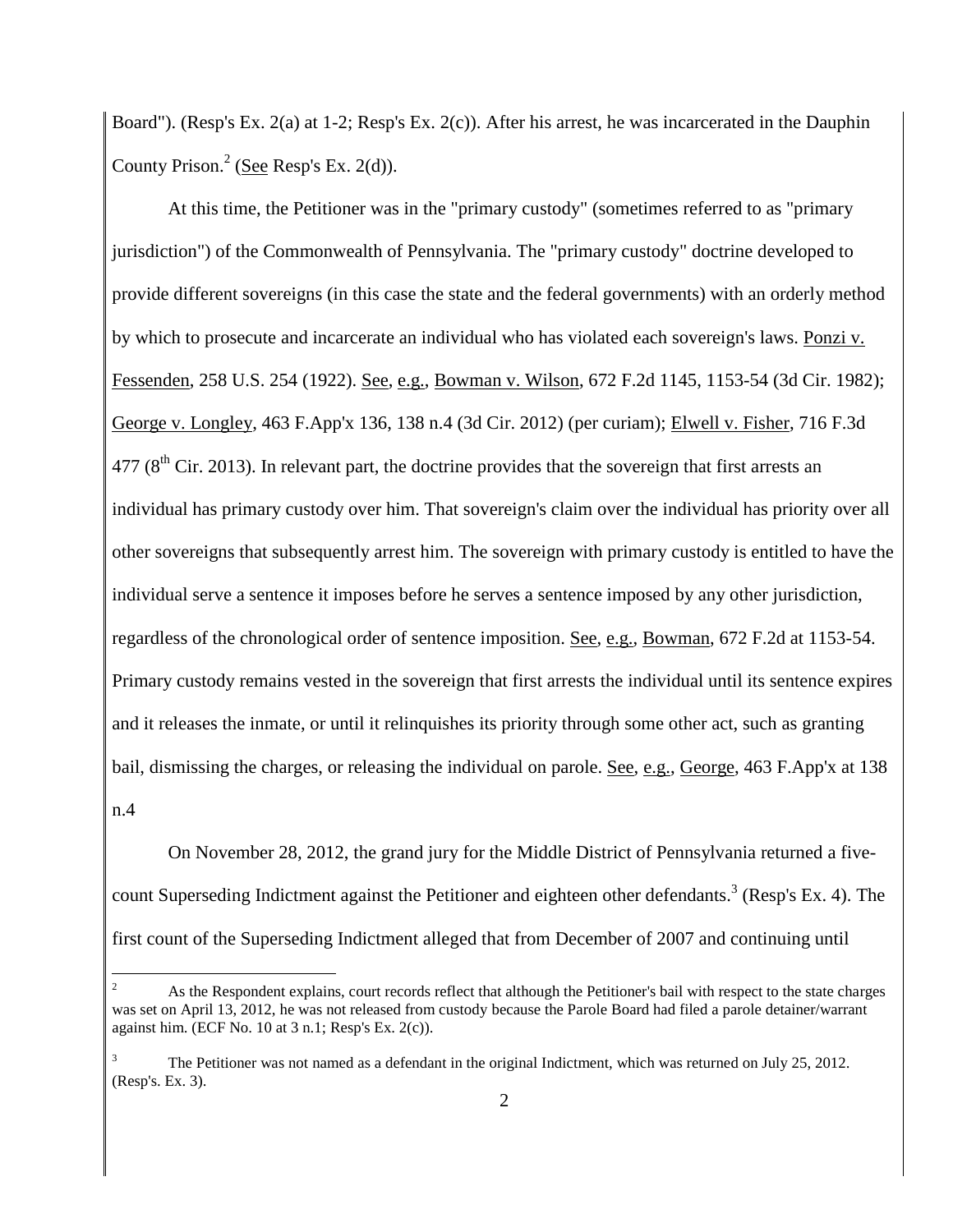August 27, 2012, the Petitioner and the defendants violated 21 U.S.C. § 846 by conspiring to distribute more than five kilograms of cocaine and more than 280 grams of crack. (Id. at 1-2). The Petitioner and the others were charged at Count Two with aiding and abetting in the distribution of more than five kilograms of cocaine and more than 280 grams of crack in violation of 21 U.S.C. § 841(a)(1) and 18 U.S.C. § 2. (Id. at 3-4). The Petitioner was also charged at Count Four with participating in a money laundering conspiracy in contravention of 18 U.S.C. § 1956(h). (Id. at 5-6).

On December 3, 2012, the United States District Court for the Middle District of Pennsylvania issued a writ of habeas corpus *ad prosequendum* directing the warden of the Dauphin County Prison to produce the Petitioner for prosecution in federal court. (Resp's Ex. 2(d)). Pursuant to the writ's authority, the Petitioner was removed from the Dauphin County Prison on December 11, 2012,<sup>4</sup> April 7, 2014, and September 16, 2014, by the United States Marshals Service and transported to and from federal court for judicial proceedings. (Resp's Ex. 2(e)). The Petitioner pleaded guilty to violating 21 U.S.C. § 846, conspiracy to distribute cocaine and on September 16, 2014, the District Court sentenced him to a 96 month term of imprisonment. (Resp's Ex.  $2(f)$ ). The District Court was silent with respect to the relationship of the 96-month sentence to any other sentence to which the Petitioner was, or would be, subject. (Id.)

At the conclusion of each of the District Court's proceedings, the Petitioner was returned to Dauphin County Prison in satisfaction of the federal writ. Although the Petitioner was temporarily transferred to the physical custody of federal authorities on each of these occasions, the Commonwealth maintained primary custody over him. That is because a prisoner detained pursuant to a writ of habeas corpus *ad prosequendum* remains in the primary custody of the sending sovereign unless and until it

 $\overline{a}$ 

<sup>4</sup> The Petitioner was arrested on his federal criminal charges at the Dauphin County Prison on December 11, 2012. (Resp's Ex. 2(e)).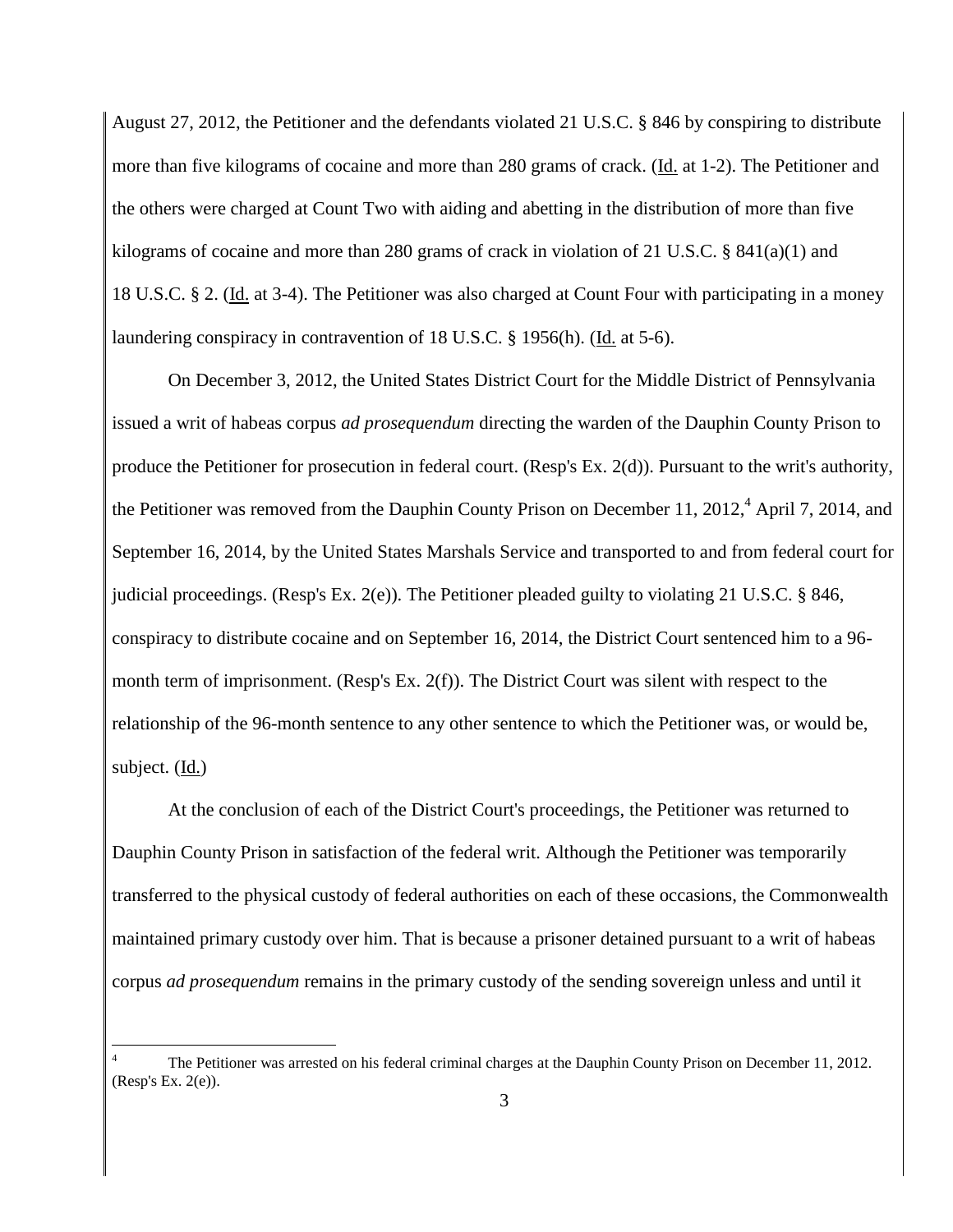relinquishes jurisdiction over him. See, e.g., Ruggiano v. Reish, 307 F.3d 121, 125 n.1 (3d Cir. 2002), superseded on other grounds by U.S.S.G. § 5G1.3(c) app. note 3(E) (2003). See also Elwell, 716 F.3d at 482 ("When the United States obtained physical custody of Elwell based upon the writ of habeas corpus ad prosequendum, the transfer of physical control over Elwell's custody from Iowa to the United States did not terminate Iowa's primary jurisdiction.") The receiving sovereign – in this case, the federal government – is considered simply to be "borrowing" the prisoner from the sending sovereign for the purposes of indicting, arraigning, trying, and/or sentencing him. Id. After the District Court sentenced the Petitioner on September 16, 2014, and the United States Marshals Service returned him to Dauphin County Prison for the final time, the federal Judgment was filed with state authorities as a detainer. (Resp's Ex. 2(e)).

On October 31, 2014, the Petitioner's state parole was revoked and the Parole Board recalculated his maximum sentence to expire on January 28, 2016. (Resp's Exs. 2(c) and 2(g)). On December 8, 2014, the state charges that had been filed by the Susquehanna Township Police Department were nolle prossed (Resp's Exs. 2(a), 2(b)), and the Petitioner was transferred to a state correctional institution to serve his parole-violator term. (Resp's. Exs. 2(c), 2(e), 2(i)). He completed service of that term on January 28, 2016, and on that date state authorities released him to the federal detainer.

Pursuant to 18 U.S.C. § 3584(a), the BOP has calculated the Petitioner's federal sentence as consecutive to his state sentence. This means that it has refused to give him a retroactive concurrent designation (discussed below), which would have allowed the state prison to be the place where he began service of his federal sentence. (Resp's Ex. 2(m); Resp's Ex. 2, ¶ 16). Pursuant to 18 U.S.C. § 3585(a), the BOP has calculated the Petitioner's federal sentence to have commenced on the day the state authorities released him to the federal detainer (on January 28, 2016). (Resp's Ex. 2(p) at 3; Resp's Ex. 2, ¶ 18). The BOP also has determined that the Petitioner is entitled to 688 days of prior custody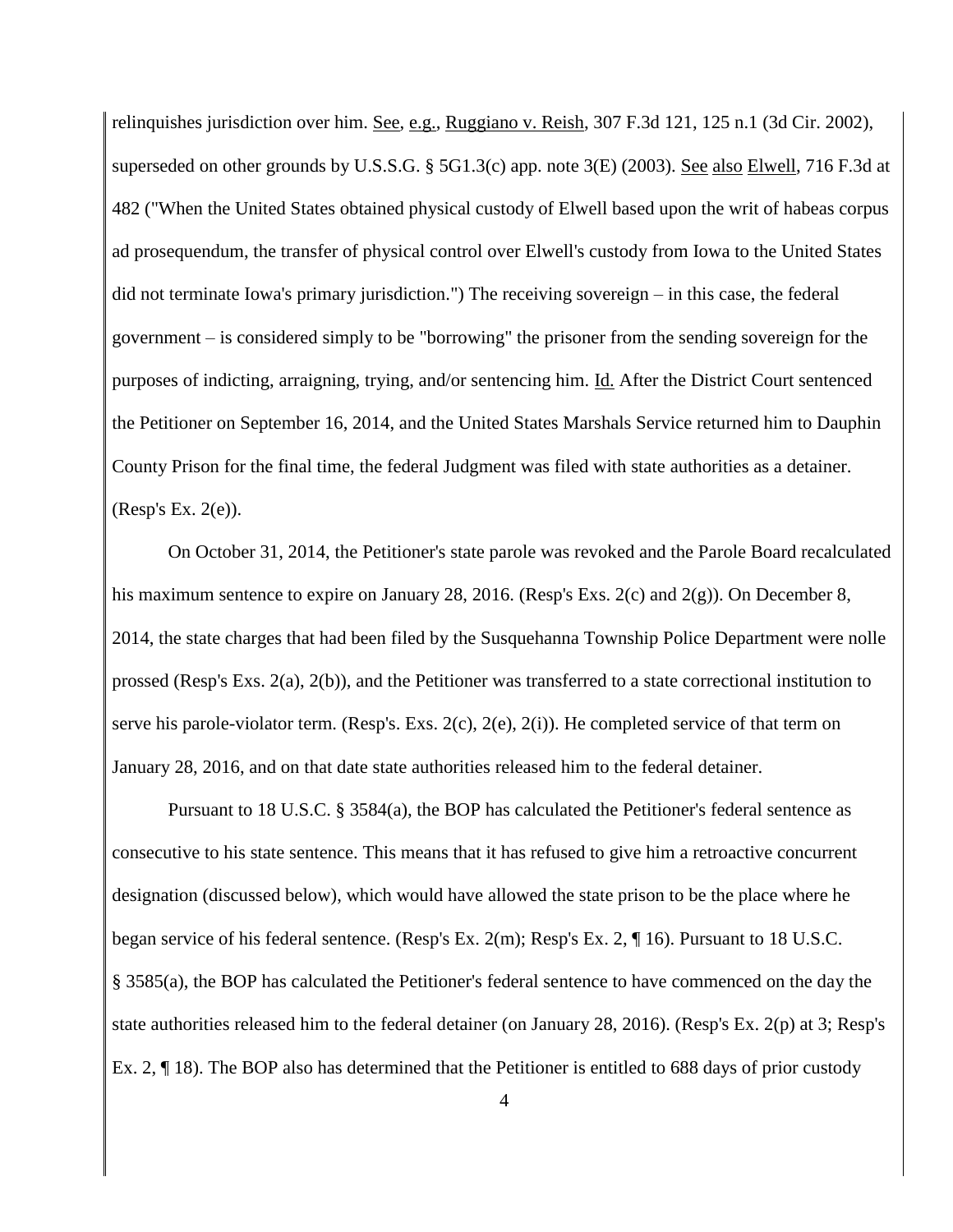credit pursuant to 18 U.S.C. § 3585(b), to account for time served in official custody that was not credited against his state sentence. Specifically, he received sentencing credit for time served from December 12, 2012, through December 30, 2014. (Id.; Resp's Ex. 2, ¶ 18-19).

The Petitioner challenged the BOP's calculation of his federal sentence through the BOP's administrative remedy process. When he did not receive the relief he sought he filed the instant petition for a writ of habeas corpus pursuant to 28 U.S.C. § 2241. (ECF No. 4). He contends that he is entitled to additional credit against his federal sentence. The Respondent filed the answer (ECF No. 10), and the Petitioner filed a reply (ECF No. 19).

#### **B. Subject Matter Jurisdiction**

"Federal courts are courts of limited jurisdiction. They possess only that power authorized by Constitution and statute[.]" Cardona v. Bledsoe, 681 F.3d 533, 535 (3d Cir. 2012) (quoting Kokkonen v. Guardian Life Ins. Co. of Am., 511 U.S. 375, 377 (1994)). 28 U.S.C. § 2241 "confers habeas jurisdiction to hear the petition of a federal prisoner who is challenging not the validity but the execution of his sentence," McGee v. Martinez, 627 F.3d 933, 935 (3d Cir. 2010), such as, for example, the way in which the BOP is computing his sentence. See, e.g., Barden v. Keohane, 921 F.2d 476, 478-79 (3d Cir. 1990). Such petitions are filed in the federal court of the judicial district where the federal prisoner is incarcerated. Thus, this Court has jurisdiction under § 2241 to consider the Petitioner's claim that the BOP erred in computing his sentence. A federal habeas court may only extend a writ of habeas corpus to a federal inmate if he demonstrates that "[h]e is in custody in violation of the Constitution or laws of the United States[.]"28 U.S.C. § 2241(c)(3).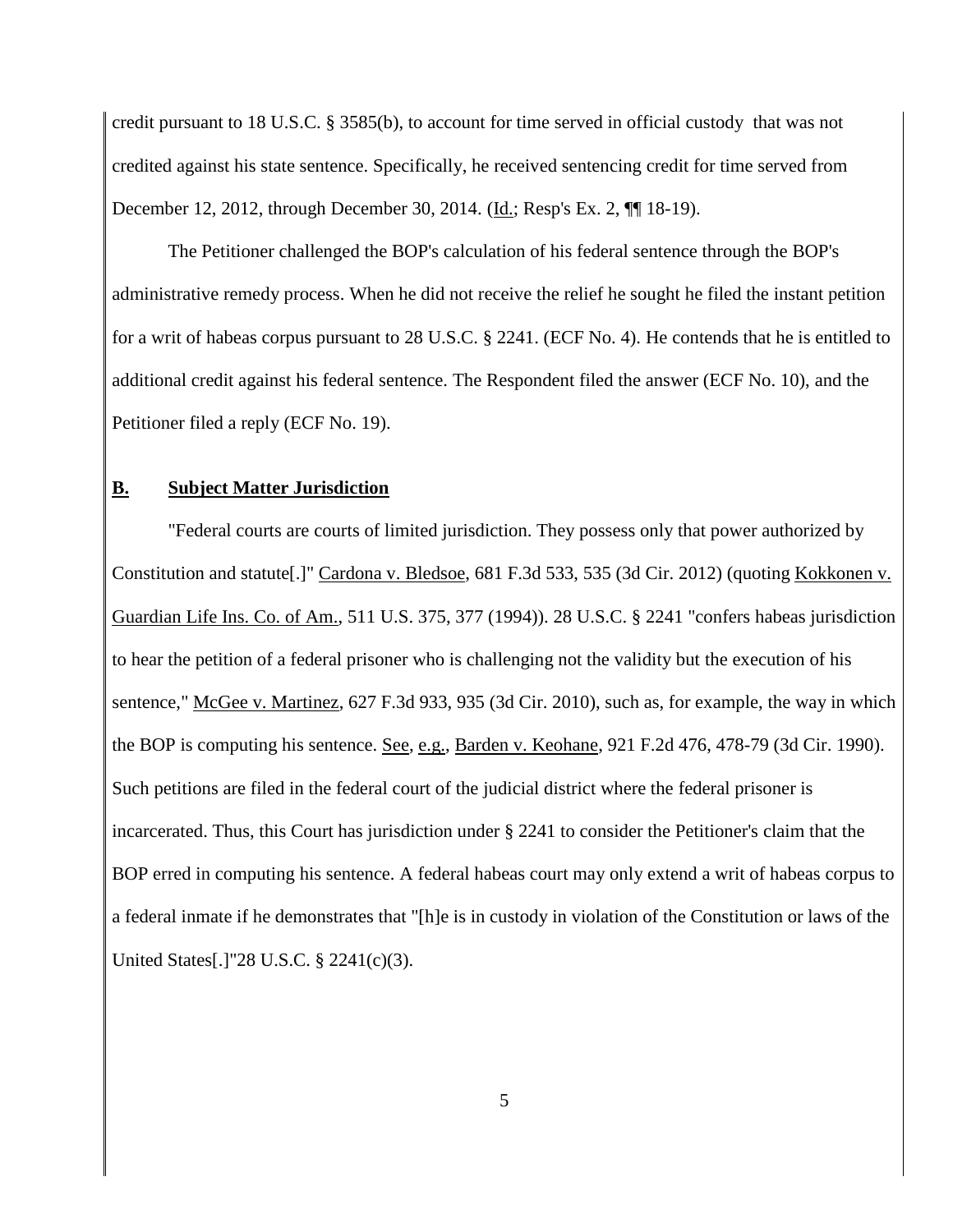## **C. Discussion**

The following statutes are relevant to the evaluation of the Petitioner's contention that the BOP erred in computing his federal sentence: 18 U.S.C. § 3584(a), which governs a federal sentencing court's authority to order that a federal sentence be served concurrently with a state sentence; 18 U.S.C. § 3585(a), which governs the date upon which a federal sentence commences; and 18 U.S.C. § 3585(b), which governs the amount of prior custody credit that an inmate may receive. The BOP's policies regarding sentence computation are set forth in Program Statement 5880.28, Sentence Computation Manual ("PS 5880.28"). Also relevant to this case is Program Statement 5160.05, Designation of State Institution for Service of Federal Sentence ("PS 5160.05").<sup>5</sup>

## **1. The determination of whether a federal sentence is concurrent with, or consecutive to, a state sentence**

## **(a) Statutory and policy background**

In determining whether the Petitioner is entitled to any habeas relief, the Court must first

examine whether the BOP violated federal law in computing his federal sentence as consecutive to his

state sentences. 18 U.S.C. § 3584(a) provides, in relevant part:

[I]f a term of imprisonment is imposed on a defendant who is already subject to an undischarged term of imprisonment, the terms may run concurrently or consecutively.… *Multiple terms of imprisonment imposed at different times run consecutively unless the court orders that the terms are to run concurrently*.

(Emphasis added). See also Sester v. United States, 566 U.S. 231 (2013) (§ 3584(a) authorizes federal

sentencing courts to direct sentences to run concurrently or consecutively with other sentences, whether

such sentences are imposed or have yet to be imposed).

 $\overline{a}$ 

The BOP policies at issue in this case are not published in any federal regulation, and thus are not subject to public notice and comment before adoption. Although they are not entitled to the deference described in Chevron U.S.A. v. National Resources Defense Council, 467 U.S. 837 (1984), they are entitled to "some deference" from this Court so long as they set forth "a permissible construction of" the statutes at issue. Blood v. Bledsoe, 648 F.3d 203, 207-08 (3d Cir. 2011) (per curiam) (citing Reno v. Koray, 515 U.S. 50, 61 (1995)), cert. denied, 132 S.Ct. 1068 (2012).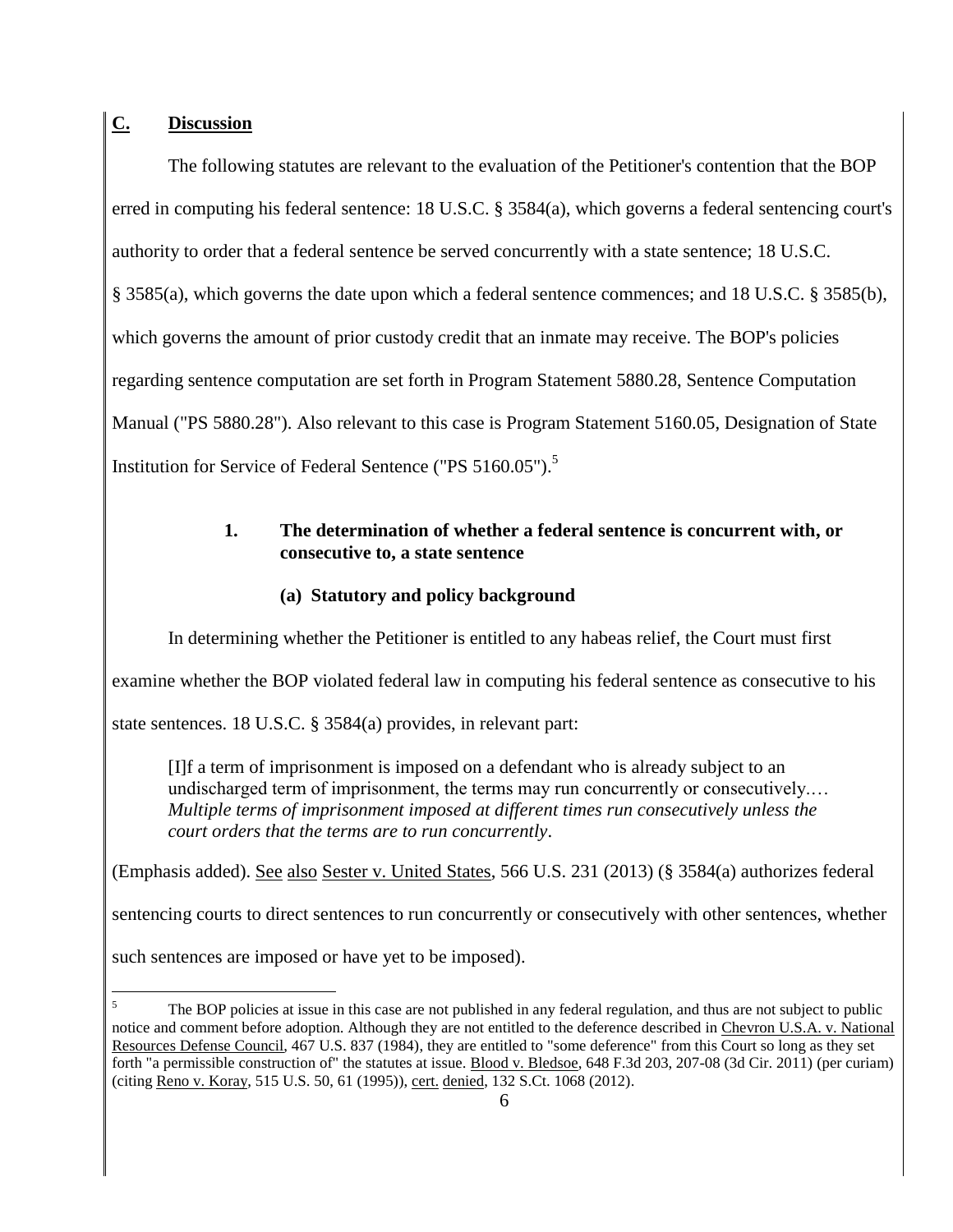In applying § 3584(a), the BOP presumes that federal and state sentences are to be served consecutively unless the federal sentencing court orders that the sentences are to be served concurrently. See PS 5880.28, Chapt. 1, Pages 31-33; PS 5160.05, Pages 2-7. In this case, the BOP did not consider the Petitioner's federal sentence to run concurrently with his state sentence *because the District Court had not so ordered*. The BOP is charged with carrying out the sentence that the federal court imposed, not the sentence the state court imposed. Barden, 921 F.2d at 480-84.

Importantly, however, the BOP considered, as it must under Barden and its own policies, whether it should exercise its discretion and grant the Petitioner a retroactive concurrent designation pursuant to § 3621(b). In Barden, the United States Court of Appeals for the Third Circuit discussed the BOP's authority to effectuate the service of concurrent federal and state sentences in circumstances when the intent of the federal sentencing court or the goals of the criminal justice system would make the exercise of that authority appropriate. See also PS 5160.05, Pages 5-7. An inmate is permitted to request that the BOP retroactively designate the state institution as the correctional institution where he began service of his federal sentence pursuant to its authority under 18 U.S.C. § 3621(b), which in effect amounts to the imposition of a retroactive concurrent federal sentence. Barden, 921 F.2d at 478-83; PS 5160.05, Pages 5-7.

Although the BOP must consider the inmate's request for concurrent service of sentences, it is not obligated to grant the request. Id. at 478 n.4 ("We recognize that neither the federal courts nor the Bureau are bound in any way by the state court's direction that the state and federal sentences run concurrently."); PS 5160.05, Page 6 ("there is no obligation under **Barden** for the Bureau to grant the request by designating a state institution retroactively as the place to serve the federal sentence.") In making its decision, the BOP will review the federal sentencing court's Judgment and Commitment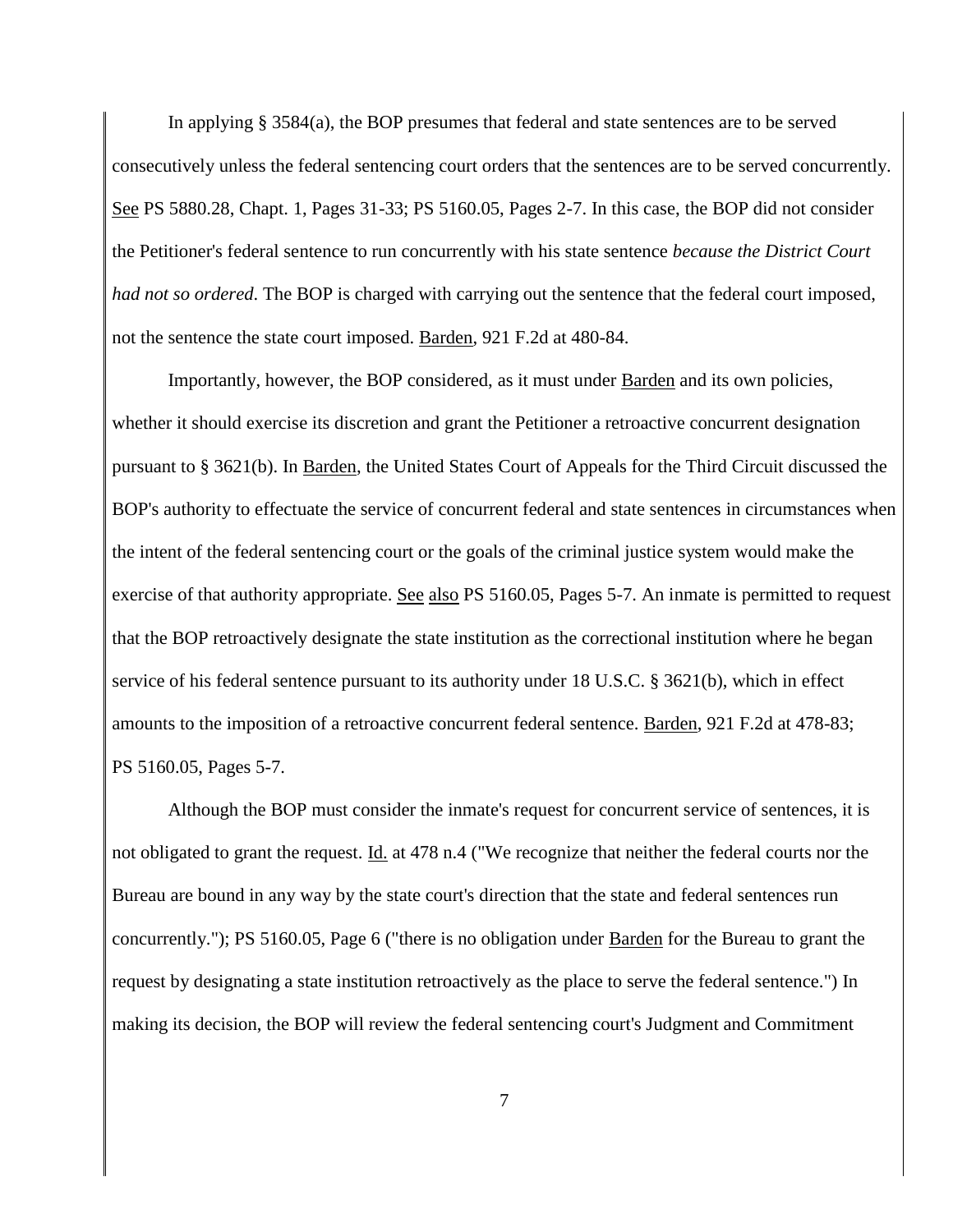Order, the state sentence data records, and any other pertinent information relating to the federal and

state sentences. PS 5160.05, Pages 5-7.

#### **(b) The BOP did not abuse its discretion in declining to grant the Petitioner a retroactive concurrent designation**

After the Petitioner challenged the way the BOP was calculating his federal sentence, the BOP

wrote a letter to the District Court judge, dated June 28, 2016, explaining:

On September 16, 2014, the Court sentenced [the Petitioner] to a 96-month term of confinement for Conspiracy to Manufacture, Distribute, and Possess with Intent to Manufacture and Distribute Cocaine Hydrochloride. At the time the federal sentence was imposed, [the Petitioner] was under the primary jurisdiction of state authorities in Pennsylvania and in federal custody pursuant to a writ. The respective Judgment in a Criminal Case was silent regarding any relationship with the forthcoming action in the state court. Following sentencing, [the Petitioner] was returned to state authorities and the U.S. District Court judgment was filed as a detainer.

On October 31, 2014, [the Petitioner's] parole was revoked and he was continued in custody in service of his original 3-year to 6-year term of confinement for Possession with Intent to Deliver a Controlled Substance, Possession of Drug Paraphernalia, Possession of Instrument of Crime, and Delivery of a Controlled Substance. The Court did not address how the state terms would be served in relation to the federal sentence.

On January 28, 2016, [the Petitioner's] state sentence was satisfied and he was released to the federal detainer to commence the service of his federal sentence as provided by Title 18 U.S.C. § 3585(a).

[The Petitioner] has requested that his federal sentence be served concurrently with the state term, which would be accomplished by the Bureau of Prisons (Bureau) designating the state institution for service of his federal sentence. Such action would thereby reduce the total amount of time spent in custody. In Setser v. United States, \_\_ U.S.  $\overline{C}$ , 132 S.Ct. 1463, 192 L.Ed.2<sup>nd</sup> 455 (2012), the United States Supreme Court held that the authority to order a federal sentence concurrent of consecutive with any other sentence rests with the federal sentencing court.

Such a retroactive designation is made if the federal sentencing Court indicates the federal term is to be concurrent with the state term, or if the federal sentencing Court does not state its intention, such designation may be completed after the review of all factors under Title 18 U.S.C. § 3621(b).

The Bureau strives to administer sentences in accordance with federal statutes, Bureau policy, and the intent of the sentencing court. It is the Bureau's preference that the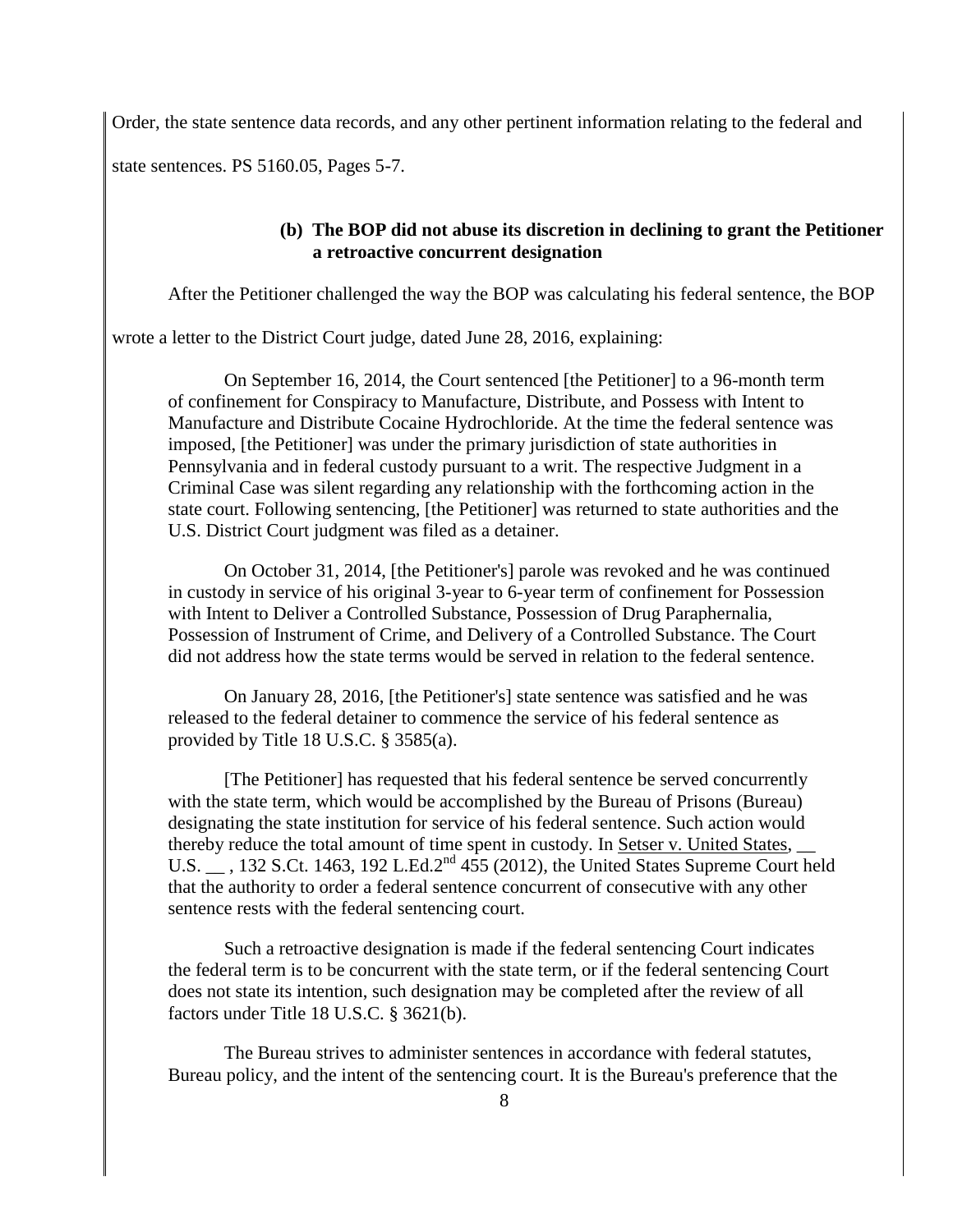federal sentencing court state its position with respect to a retroactive designation. If, after 60 days, a response has not been received from the Court, the Bureau will complete its review and make a decision regarding this case.

Should the Court indicate the sentence is to run concurrent with the state term, the Bureau will commence the sentence in the above judgment on September 16, 2014, the date of imposition, which will result in [the Petitioner's] release from custody on or about April 2, 2019. Should the Court indicate the term is to run consecutive to the state term, he will continue to a current projected release date of February 27, 2021.

(Resp's Ex. 2(k)).

The District Court judge responded to the BOP in a letter dated June 28, 2016. He wrote that he was "satisfied to allow the Bureau to determine the issue outlined in your letter." (Resp's Ex. 2(l)).

The BOP then conducted a Barden review to determine whether to grant the Petitioner a retroactive concurrent designation. The five factors set for in § 3621(b) were considered with respect to the Petitioner's particular circumstances. Those factors are: (1) the resources of the facility contemplated; (2) the nature and circumstances of the offense; (3) the history and characteristics of the prisoner; (4) any statement by the court that imposed the sentence concerning the purposes for which the sentence to imprisonment was determined to be warranted or recommending a type of penal or correctional facility as appropriate; and (5) any pertinent policy statement issued by the Sentencing Commission. After its evaluation, the BOP determined that the Petitioner was not appropriate for a retroactive designation. (Resp's Ex. 2(m)).

This Court cannot conclude that the BOP's decision was an abuse of its discretion. It was in accordance with the federal sentencing statutes and applicable agency policy, PS 5160.05, Pages 5-7, and there is no basis for this Court to disturb it. See Barden, 921 F.2d at 484.

**2. Calculation of the date upon which a federal sentence commences** 18 U.S.C. § 3585(a) governs the date a federal sentence commences. It provides: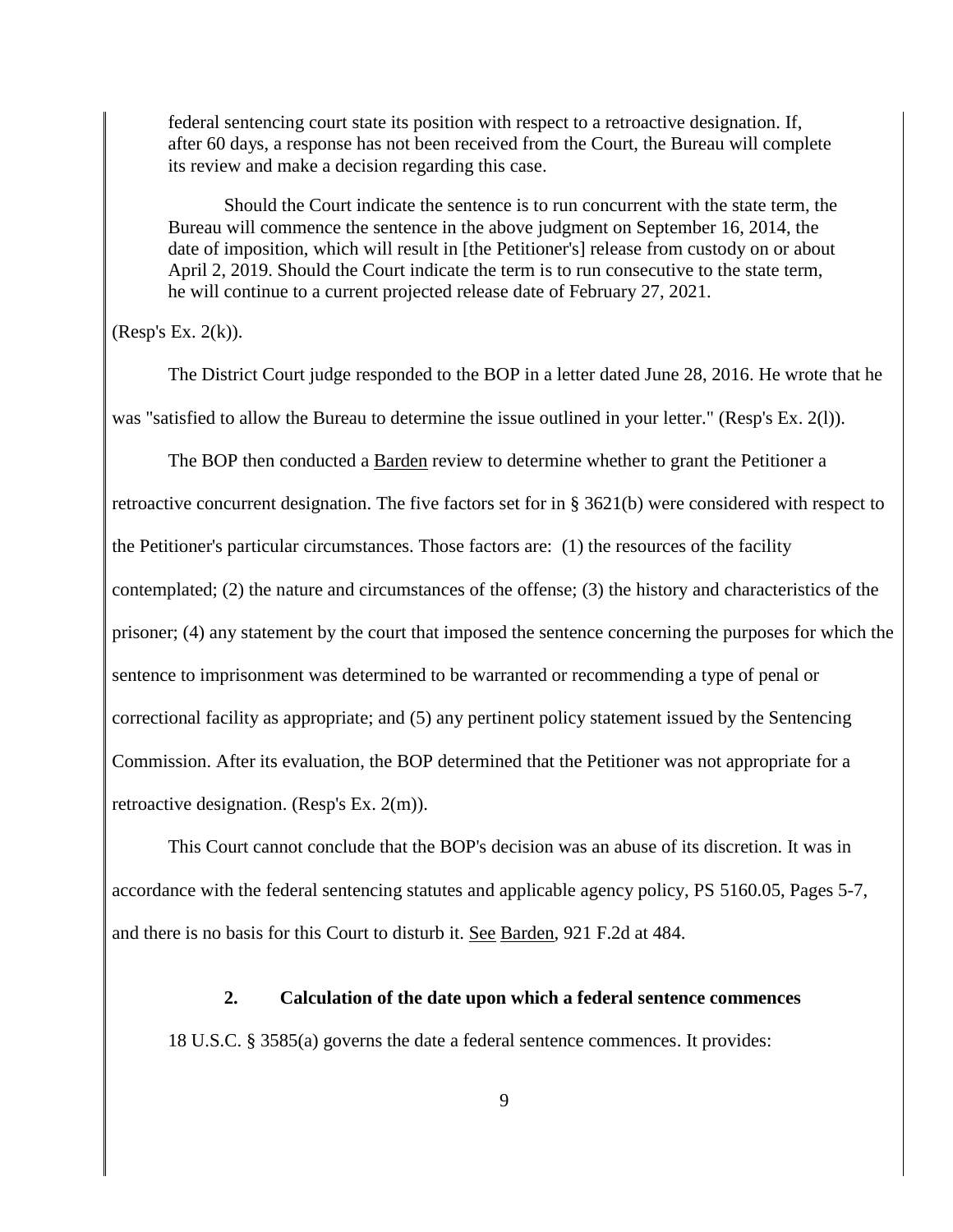(a) Commencement of sentence. – A sentence to a term of imprisonment commences on the date the defendant is received in custody awaiting transportation to, or arrives voluntarily to commence service of sentence at, the official detention facility at which the sentence is to be served.

#### 18 U.S.C. § 3585(a).

The BOP, and not the federal sentencing court, determines the date upon which a federal sentence commences. <u>See, e.g., Ruggiano</u>, 307 F.3d at 126. The BOP will not commence a sentence earlier than the date it is imposed, even if made concurrent with a sentence already being served. PS 5880.28, Chapt. 1, Page 13 ("In no case can a federal sentence of imprisonment commence earlier than the date on which it is imposed."). See, e.g., Rashid v. Quintana, 372 F.App'x 260, 262 (3d Cir. 2010) (per curiam) ("a federal sentence cannot begin to run earlier than on the date on which it is imposed.") (citing Unites States v. Labeille-Soto, 163 F.3d 93, 98 (2d Cir. 1998), which stated: "We see nothing in [§ 3585(a)] to indicate that the court is permitted to order that the sentence be deemed to have commenced on an earlier date. Indeed, the determination of the precise date on which a sentence begins appears to have been intended to be a ministerial decision that depends on the timing of the defendant's arrival at the appropriate place with respect to the sentence that is to be served, and we have held that after a defendant is sentenced, it falls to the BOP, not the district judge, to determine when a sentence is deemed to commence[.]" (internal quotations and brackets omitted)).

When an inmate is only facing service of a federal sentence, the application of § 3585(a) is straightforward. The BOP will designate the inmate to a federal detention facility and it will calculate the federal sentence to have commenced on the date it was imposed. PS 5880.28, Chapt. 1, Page 12. Oftentimes, however, as in the instant case, an inmate is subject to multiple sentences, *e.g.*, at the time his federal sentence is imposed he is or will soon be subject to a state sentence. In that case, the federal and state governments must resolve where and/or in what order the inmate will serve his multiple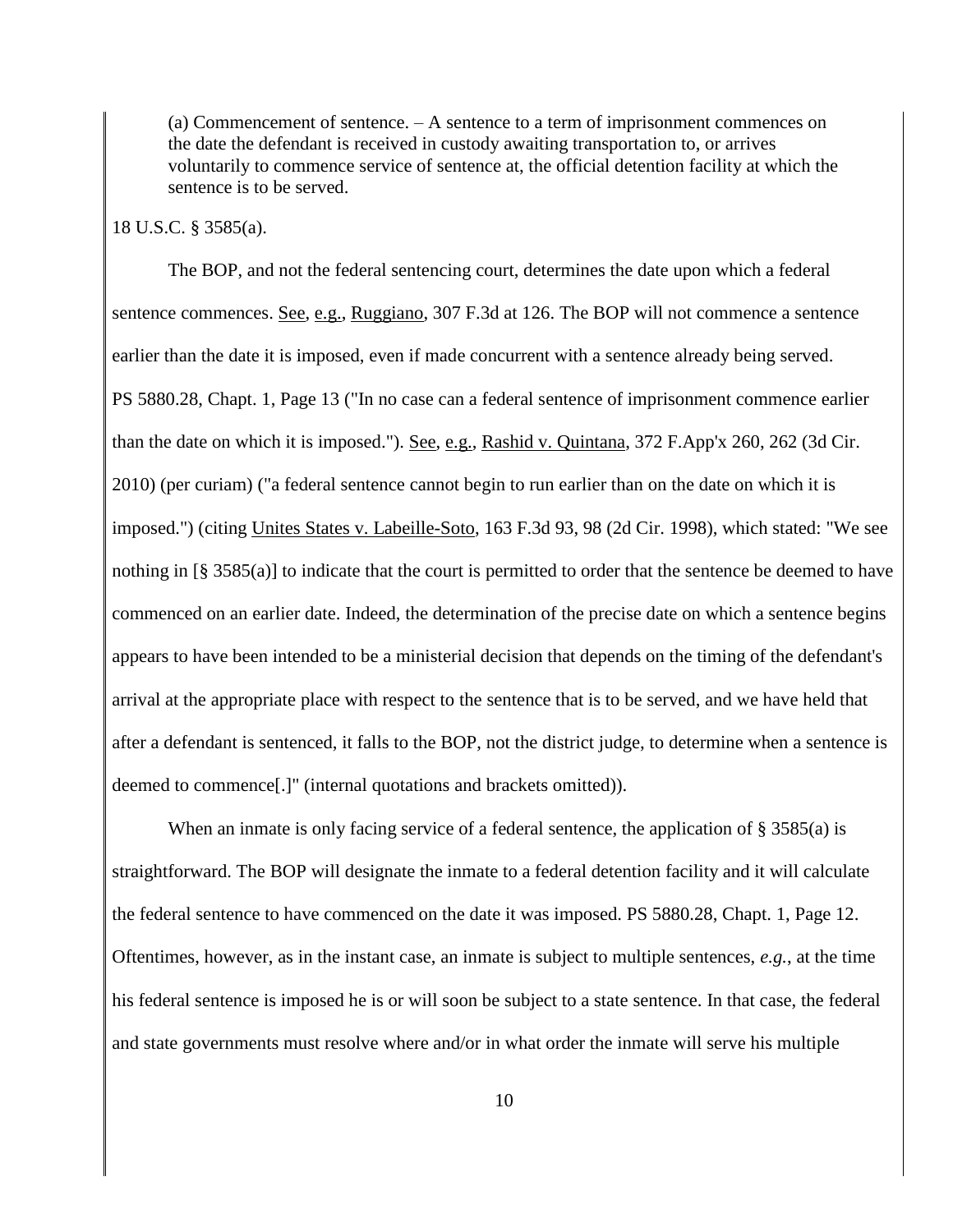sentences. As discussed above, at common law the "primary custody" doctrine developed to assist the sovereigns in making these determinations and to provide an orderly method by which to prosecute and incarcerate an individual that violated the law of more than one sovereign. Once again, the primary custody doctrine provides that the sovereign that first arrests an individual has primary custody over him. That sovereign's claim over the individual has priority over all other sovereigns that subsequently arrest him. The sovereign with primary custody is entitled to have the individual serve a sentence it imposes before he serves a sentence imposed by any other jurisdiction. See, e.g., Bowman, 672 F.2d at 1153-54.

The BOP has incorporated the common law primary custody doctrine into its policies, which

provide:

- 1. If the federal government has primary custody of an inmate on the date his federal sentence is imposed, it is entitled to have that inmate serve his federal sentence upon imposition. In such a case, the BOP will designate the inmate to a federal detention facility for service of the federal sentence and will calculate that sentence to have commenced on the date the federal sentencing court imposed it, even if at that same time the inmate is serving a concurrent state sentence. PS 5880.28, Chapt. 1, Pages 12-13.
- 2. If the inmate is in the primary custody of the state and the federal sentencing court orders that he serve his federal sentence *concurrent* with any state sentence, the BOP will return physical custody of the inmate to the state, designate the state facility as the initial place of service of the federal sentence pursuant to its authority under 18 U.S.C. § 3621(b), and calculate his federal sentence to have commenced on the date the federal court imposed it. PS 5880.28, Chapt. 1, Page 13, 32A-33; PS 5160.05, Pages 2-12.
- 3. If an inmate is in the primary custody of the state when his federal sentence is imposed and if his federal sentence is *consecutive* to any state sentence, the inmate will be returned to the state after federal sentencing. The BOP will commence the inmate's federal sentence under § 3585(a) when the state relinquishes its priority and releases him to federal custody. PS 5880.28, Chapt. 1, Pages 12-13, 31-33; see also PS 5160.05, Pages 2-12.

The third scenario is what has occurred in the Petitioner's case. He was in the primary custody of

the Commonwealth on the date his federal sentence was imposed. Because his federal sentence is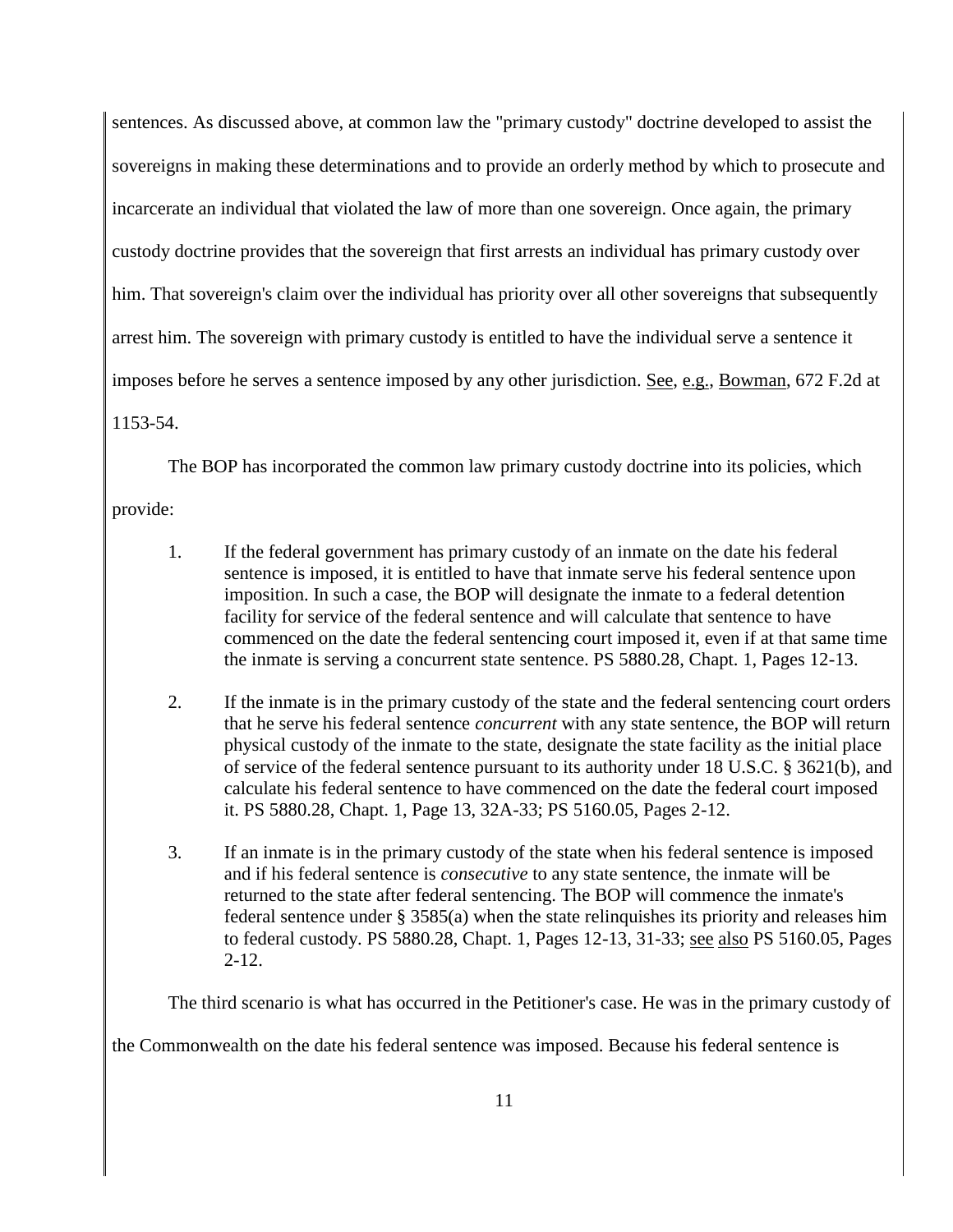consecutive to his state sentence, the BOP calculated his federal sentence to have commenced under

§ 3585(a) on January 28, 2016, the date the Commonwealth released him to the federal detainer. There

is no basis for the Court to disturb the BOP's determination. The policies it applied to the Petitioner are a

permissible construction of § 3585(a).

### **3. Calculation of prior custody credit under § 3585(b)**

Section 3585(b) governs the amount of credit an inmate is entitled to receive for time served in

official detention prior to the commencement of his federal sentence. It provides:

A defendant shall be given credit toward the service of a term of imprisonment for any time he has spent in official detention prior to the date the sentence commences –

- (1) as a result of the offense for which the sentence was imposed; or
- (2) as a result of any other charge for which the defendant was arrested after the commission of the offense for which the sentence was imposed;

*That has not been credited against another sentence.* 

(Emphasis added).

The intent of the last clause of § 3585(b) is to prohibit double sentencing credit situations.

Wilson, 503 U.S. at 337 (explaining that with the enactment of § 3585(b), "Congress made it clear that a defendant could not receive a double credit for his detention time."). The BOP may not grant prior custody credit under § 3585(b) for time that has been credited against another sentence. See, e.g., Vega v. United States, 493 F.3d 310, 314 (3d Cir. 2007).

As set forth above, the BOP gave the Petitioner credit 688 days of prior custody credit under § 3585(b) for the time he served from December 12, 2012, through December 30, 2014. The BOP cannot give the Petitioner any additional credit under § 3585(b) because that time was credited against a state sentence. See, e.g., Vega, 493 F.3d at 314 (the BOP did not err when it disallowed credit under § 3585(b) because the time at issue had been credited against the petitioner's state sentence). (Resp's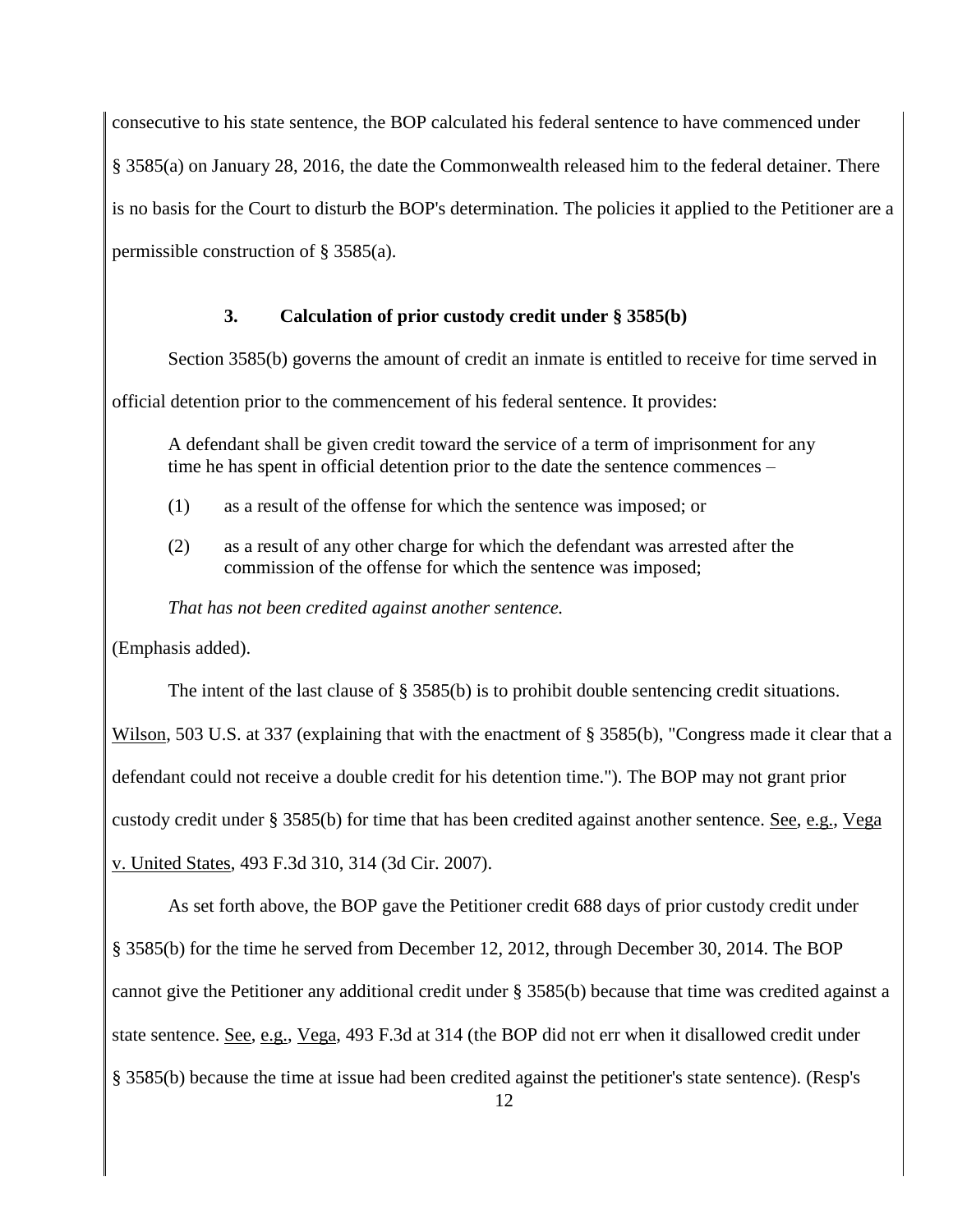Ex. 2, ¶ 18). As with the other determinations at issue in this case, there is no basis for this Court to disturb the BOP's determination that the Petitioner is not entitled to additional prior custody credit.

### **II.**

Based upon all of the foregoing, the Petitioner has not demonstrated that he is entitled to a writ of habeas corpus and, therefore, his petition is denied.<sup>6</sup>

An appropriate Order is attached.

/s/ Susan Paradise Baxter Dated: August 4, 2017 SUSAN PARADISE BAXTER United States Magistrate Judge

 6 Section 102 of the Antiterrorism and Effective Death Penalty Act (28 U.S.C. § 2253 (as amended)) codified standards governing the issuance of a certificate of appealability for appellate review of a district court's disposition of a habeas petition. Federal prisoner appeals from the denial of a § 2241 habeas corpus proceeding are not governed by the certificate of appealability requirement. United States v. Cepero, 224 F.3d 256, 264-65 (3d Cir. 2000) (en banc), abrogated on other grounds by Gonzalez v. Thaler, 132 S.Ct. 641 (2012); 28 U.S.C. § 2253(c)(1)(B).